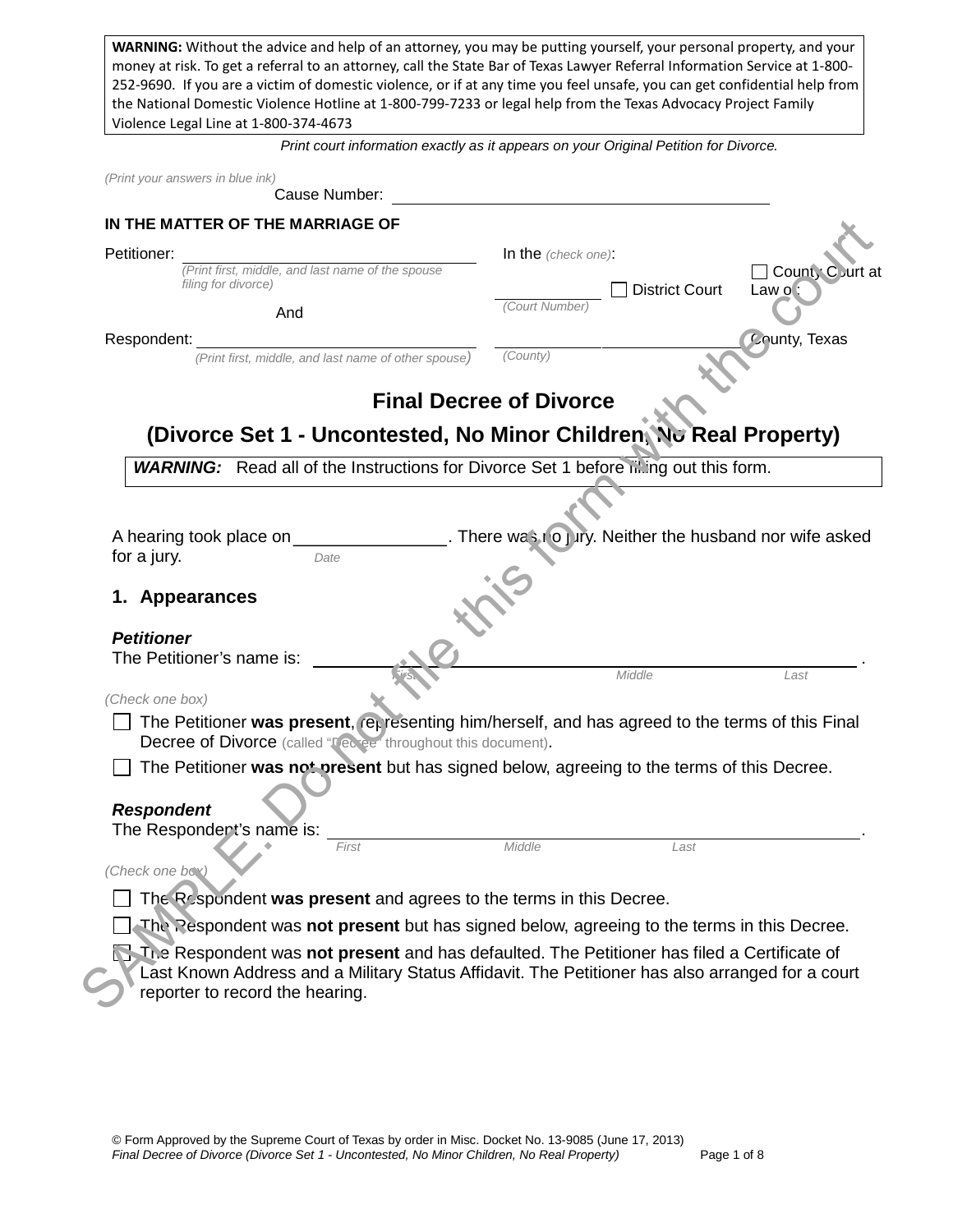| 2. Record                                         | The Court fills out this box. |                                                                                                        |
|---------------------------------------------------|-------------------------------|--------------------------------------------------------------------------------------------------------|
| to make a record.                                 |                               | $\Box$ A court reporter did not record today's hearing because the husband, wife, and judge agreed not |
| $\Box$ A court reporter recorded today's hearing. |                               |                                                                                                        |
|                                                   |                               |                                                                                                        |

## **3. Jurisdiction**

The Court heard evidence and finds that it has jurisdiction over this case and the parties, that the residency and notice requirements have been met, and that the *Original Petition for Divorce* meets all legal requirements.

The Court finds that the *Original Petition for Divorce* was filed more than 60 days ago.

# **4. Children**

Husband and Wife do not have any biological or adopted children, together, under the age of 18.

Husband and Wife do not have **any** biological or adopted children together who are 18 years old or

older and are still in high school.

Husband and Wife do not have any **disabled children** of any age.

The wife has not had a child by another man since the date of marriage.

The wife is not pregnant.

## **5. Divorce**

IT IS ORDERED that the Petitioner and the Respondent are divorced.

# **6. Property and Debts**

*About community property:* Texas is a community property state. This means that any new property or debt that either party obtains from the minute they are married until the minute the judge grants the divorce is probably community property, even if the property or debt is only in one spouse's name. There are only a few exceptions to the law of community property such as gifts, inheritance, or a recovery for personal injuries that occurred during the marriage that is not for lost wages or medical expenses. All community property and debt should be included in the Final Decree of Divorce. **S.** Jurisdiction<br>
The Court head evidence and finds that it has jurisdiction over this case and the periies, that<br>
the court make that the *Original Petition for Divorce* was flied more than 60 days agg.<br>
The Court lines

*About separate property:* If either party receives a gift, an inheritance, or a recovery for personal injuries that occurred during the marriage that is not for lost wages or medical expenses, it is separate property. It is a good idea to list separate property obtained during the marriage as that spouse's separate property in the Final Decree of Divorce.

More information about community and separate property can be found by consulting a lawyer, as well as in the Texas Family Code, Chapters 3, 4, and 5.

The Court makes the following orders regarding the parties' community and separate property:

## **Husband's Property**

## *Husband's Separate Property*

*(Fill in all lines. If you have no property to declare in any particular category, write "none.")*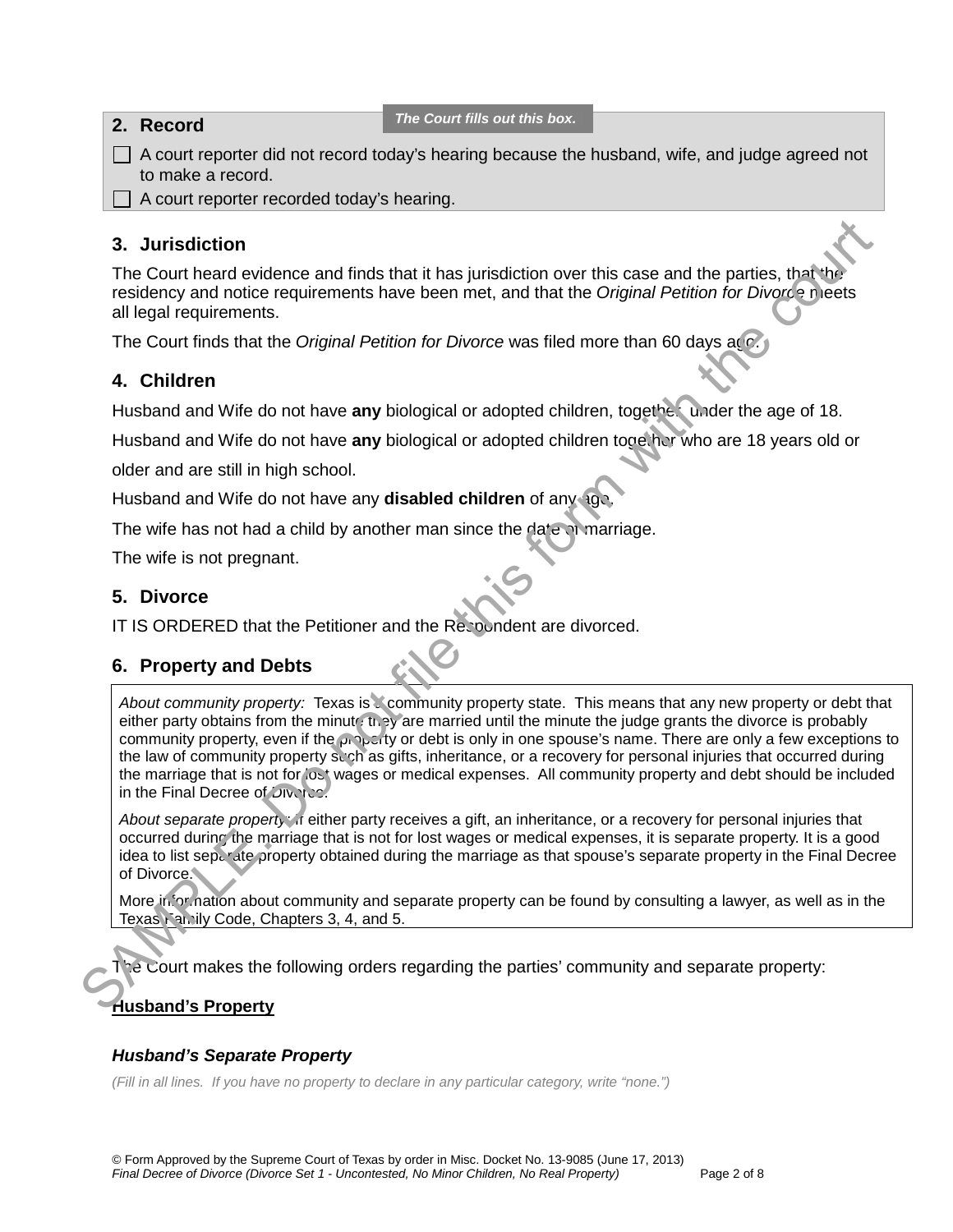The Court confirms that Husband owns the following property as his separate personal property:

|                            | 1. Cars, trucks, motorcycles or other vehicles         |                                                                                   |                                                                                                                                                                                                         |
|----------------------------|--------------------------------------------------------|-----------------------------------------------------------------------------------|---------------------------------------------------------------------------------------------------------------------------------------------------------------------------------------------------------|
| Year                       | He owned these vehicles before marriage:<br>Make       | Model                                                                             | Vehicle Identification No. [VIN]                                                                                                                                                                        |
| Year                       | Make                                                   | He received these vehicles as a gift or inheritance during the marriage:<br>Model | Vehicle Identification V3. [VIN]                                                                                                                                                                        |
| 2.                         |                                                        | Husband owned the following money or personal property before marriage:           | <b>Other Money or Personal Property</b> (not real property, such as a house or piece of land)                                                                                                           |
| marriage:                  |                                                        |                                                                                   | Husband inherited or received as a gift the following money or personal property during the                                                                                                             |
|                            |                                                        | marriage that is not for lost wages or medical expenses:                          | Husband received the following money recovery for personal injuries that occurred during the                                                                                                            |
| <b>Community P. onerty</b> | right, the interest and claim in and to that property. |                                                                                   | The Court ORDE's Sthat Husband gets the following property as his sole and separate property, and<br>Wife conveys (gives) to Husband her interest in such property, and Wife is divested of (loses) all |
|                            |                                                        | Hubband. Husband is responsible for preparing the documents.                      | Wife is ORDERED to sign any documents needed to transfer any personal property listed below to                                                                                                          |
|                            | Order does not give to Wife.                           |                                                                                   | All PERSONAL property in Husband's care, custody or control, or in Husband's name, that this                                                                                                            |

# **Community Property**



- 2. All of Husband's cash and money in any bank or other financial institution listed in Husband's name alone.
- 3. Any insurance policy that covers Husband's life.
- 4. Husband's cars, trucks, motorcycles or other vehicles listed below: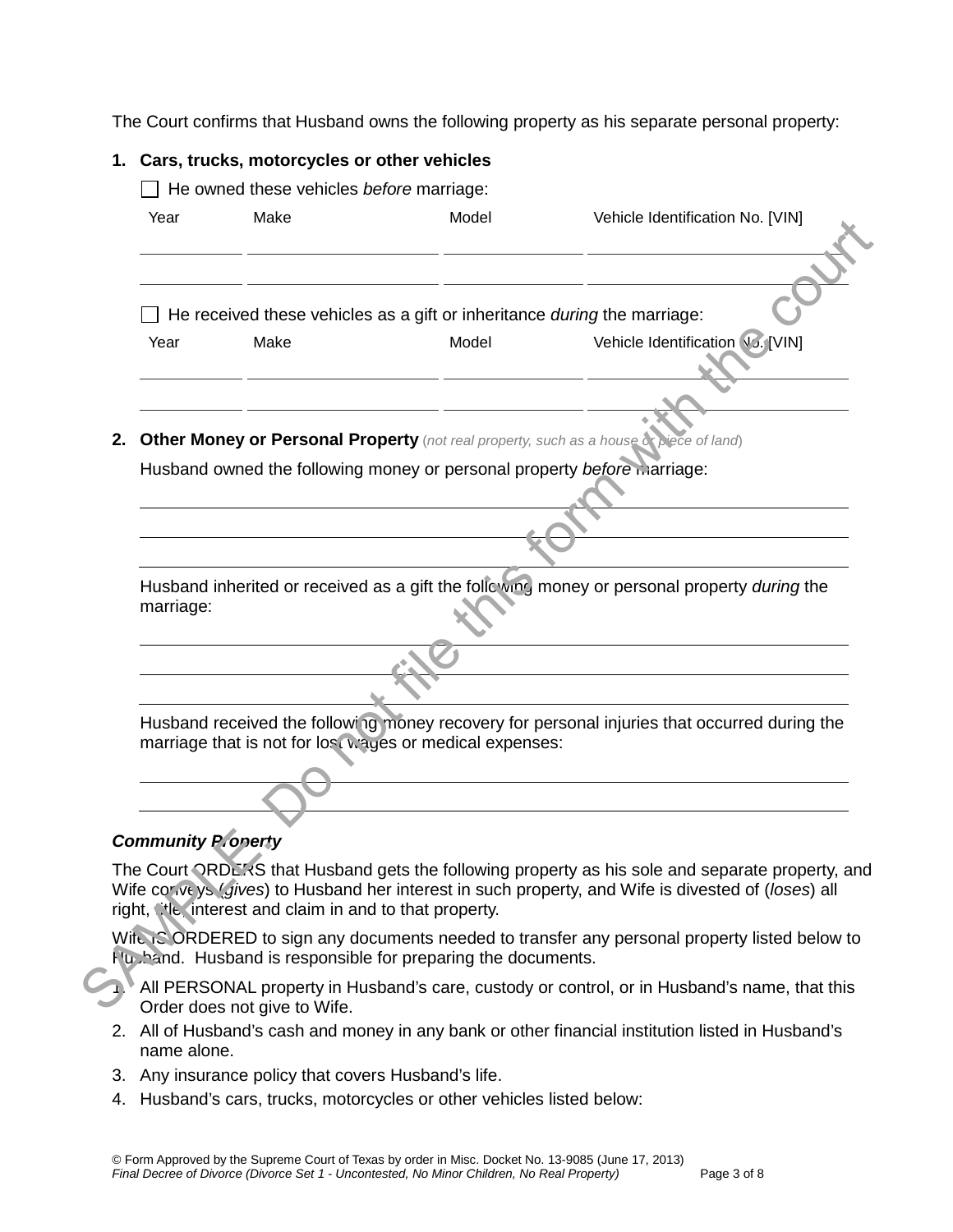|    | Year                                         | Make                                                                                          | Model                                        | Vehicle Identification No. [VIN]                                                                                                                                                        |
|----|----------------------------------------------|-----------------------------------------------------------------------------------------------|----------------------------------------------|-----------------------------------------------------------------------------------------------------------------------------------------------------------------------------------------|
| 5. |                                              | not real property such as a house or land.)                                                   |                                              | Husband will keep the following personal property still held jointly: (For example, a bank account, but                                                                                 |
|    |                                              |                                                                                               |                                              |                                                                                                                                                                                         |
|    |                                              |                                                                                               |                                              |                                                                                                                                                                                         |
|    |                                              |                                                                                               |                                              |                                                                                                                                                                                         |
|    |                                              |                                                                                               |                                              |                                                                                                                                                                                         |
|    |                                              | <b>Husband's Debts</b> (If you do not want Husband to pay these debts, do NOT use this form.) |                                              |                                                                                                                                                                                         |
|    | discharge the debts listed below:            |                                                                                               |                                              | Husband shall pay and shall indemnify and hold the wife and her property harmless for any failure to                                                                                    |
|    |                                              |                                                                                               |                                              | 1. All taxes, bills, liens, and other charges, present and future, that are in Husband's name alone or<br>that this Order gives to Husband alone, unless this Order requires otherwise. |
|    |                                              | 2. Any debt Husband incurred after separation. Date of separation:                            |                                              | Month<br>Dav<br>Year                                                                                                                                                                    |
| 3. |                                              |                                                                                               |                                              | The balance due on any loan for any vehicles that this Order gives to Husband alone.                                                                                                    |
| 4. | student loans, medical bills, income taxes). | The other debts listed below which are not in Flusband's name alone (such as credit cards,    |                                              |                                                                                                                                                                                         |
|    |                                              |                                                                                               |                                              |                                                                                                                                                                                         |
|    |                                              |                                                                                               |                                              |                                                                                                                                                                                         |
|    |                                              |                                                                                               |                                              |                                                                                                                                                                                         |
|    |                                              |                                                                                               |                                              |                                                                                                                                                                                         |
|    |                                              |                                                                                               |                                              | Husband's Retirem: nu Funds (For example, pension, profit-sharing, and stock option plans, 401ks, and IRAs)                                                                             |
|    |                                              | Husband does not have any retirement funds.                                                   |                                              |                                                                                                                                                                                         |
|    |                                              | Husband has the following retirement funds:                                                   |                                              |                                                                                                                                                                                         |
|    |                                              | <b>Identify on Describe Retirement Fund</b>                                                   | <b>State Current Value of</b><br><b>Fund</b> |                                                                                                                                                                                         |
|    |                                              |                                                                                               |                                              |                                                                                                                                                                                         |
|    |                                              |                                                                                               |                                              |                                                                                                                                                                                         |
|    |                                              |                                                                                               |                                              |                                                                                                                                                                                         |

| <b>Identify on Describe Retirement Fund</b> | <b>State Current Value of</b><br><b>Fund</b> |
|---------------------------------------------|----------------------------------------------|
|                                             |                                              |
|                                             |                                              |
|                                             |                                              |

If Husband has retirement funds, the funds: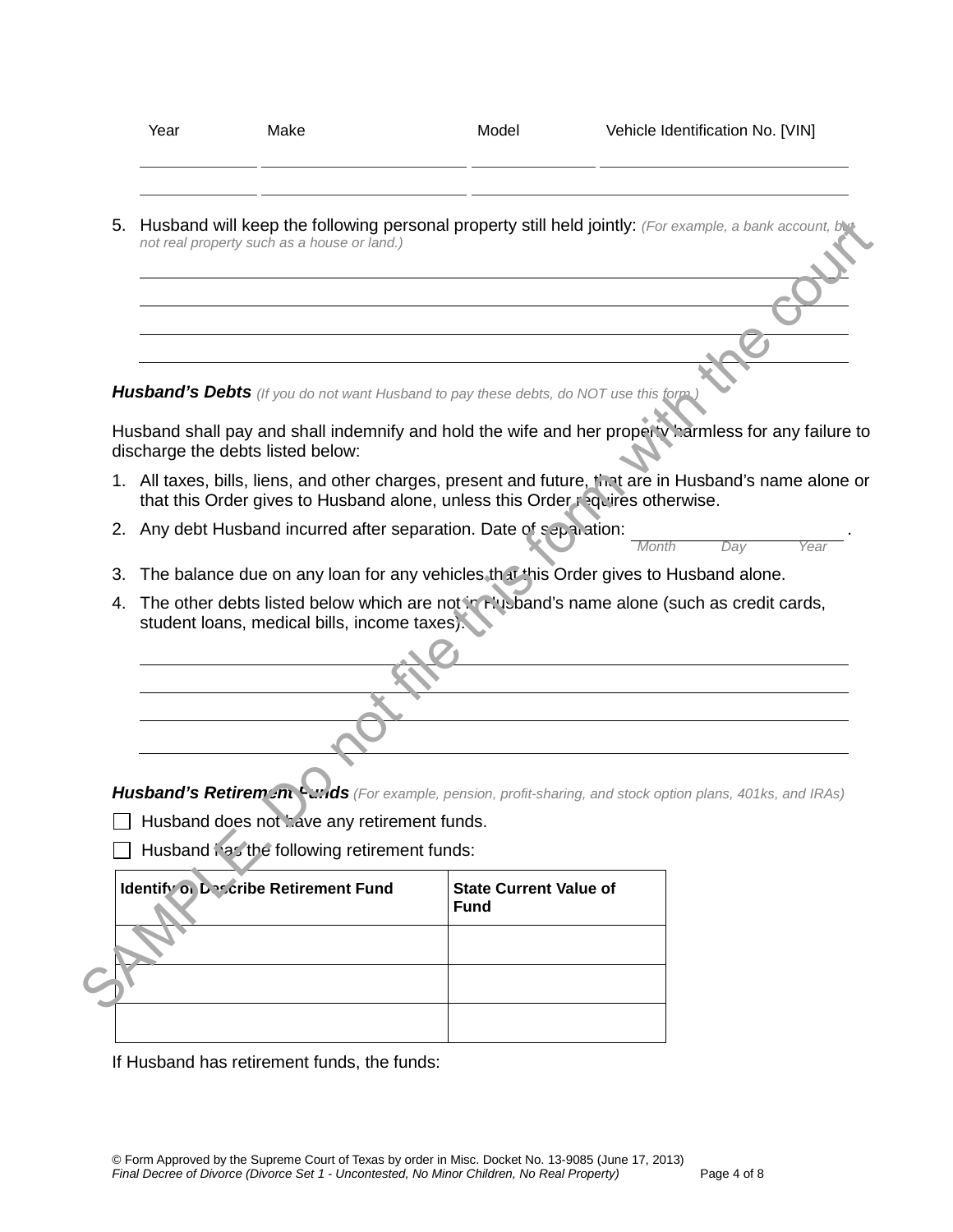$\Box$  accrued between the date of the marriage and the date this Decree is signed by the Court are awarded 50% to Husband and 50% to Wife.

are awarded \_\_\_\_\_\_\_ to Husband and \_\_\_\_\_\_\_ to Wife. *(List dollar amount or percentage.)*

 $\Box$  are awarded 100% to Husband.

#### **Wife's Property**

#### *Wife's Separate Property*

#### **1. Cars, trucks, motorcycles or other vehicles**

| <b>Wife's Property</b> |                                                |                                                                                               |                                                                                             |
|------------------------|------------------------------------------------|-----------------------------------------------------------------------------------------------|---------------------------------------------------------------------------------------------|
|                        | <b>Wife's Separate Property</b>                |                                                                                               |                                                                                             |
|                        |                                                | (Fill in all lines. If you have no property to declare in any particular category, write "not | The Court confirms that Wife owns the following property as her separate personal property: |
|                        | 1. Cars, trucks, motorcycles or other vehicles |                                                                                               |                                                                                             |
|                        |                                                | $\Box$ She owned these vehicles before marriage:                                              |                                                                                             |
| Year                   | Make                                           | Model                                                                                         | Vehicle Identification No. [VIN]                                                            |
|                        |                                                |                                                                                               |                                                                                             |
|                        |                                                |                                                                                               |                                                                                             |
|                        |                                                |                                                                                               |                                                                                             |
|                        |                                                | She received these vehicles as a gift or inheritance during the marriage:                     |                                                                                             |
| Year                   | Make                                           | Model                                                                                         | Vehicle Identification No. [VIN]                                                            |
|                        |                                                |                                                                                               |                                                                                             |
|                        |                                                |                                                                                               |                                                                                             |
|                        |                                                |                                                                                               | 2. Other Money or Personal Property (not real property, such as a house or piece of land.)  |
|                        |                                                | Wife owned the following money or personal property before marriage:                          |                                                                                             |
|                        |                                                |                                                                                               |                                                                                             |
|                        |                                                |                                                                                               |                                                                                             |
|                        |                                                |                                                                                               |                                                                                             |

Wife received the following money recovery for personal injuries that occurred during the marriage that is not for lost wages or medical expenses.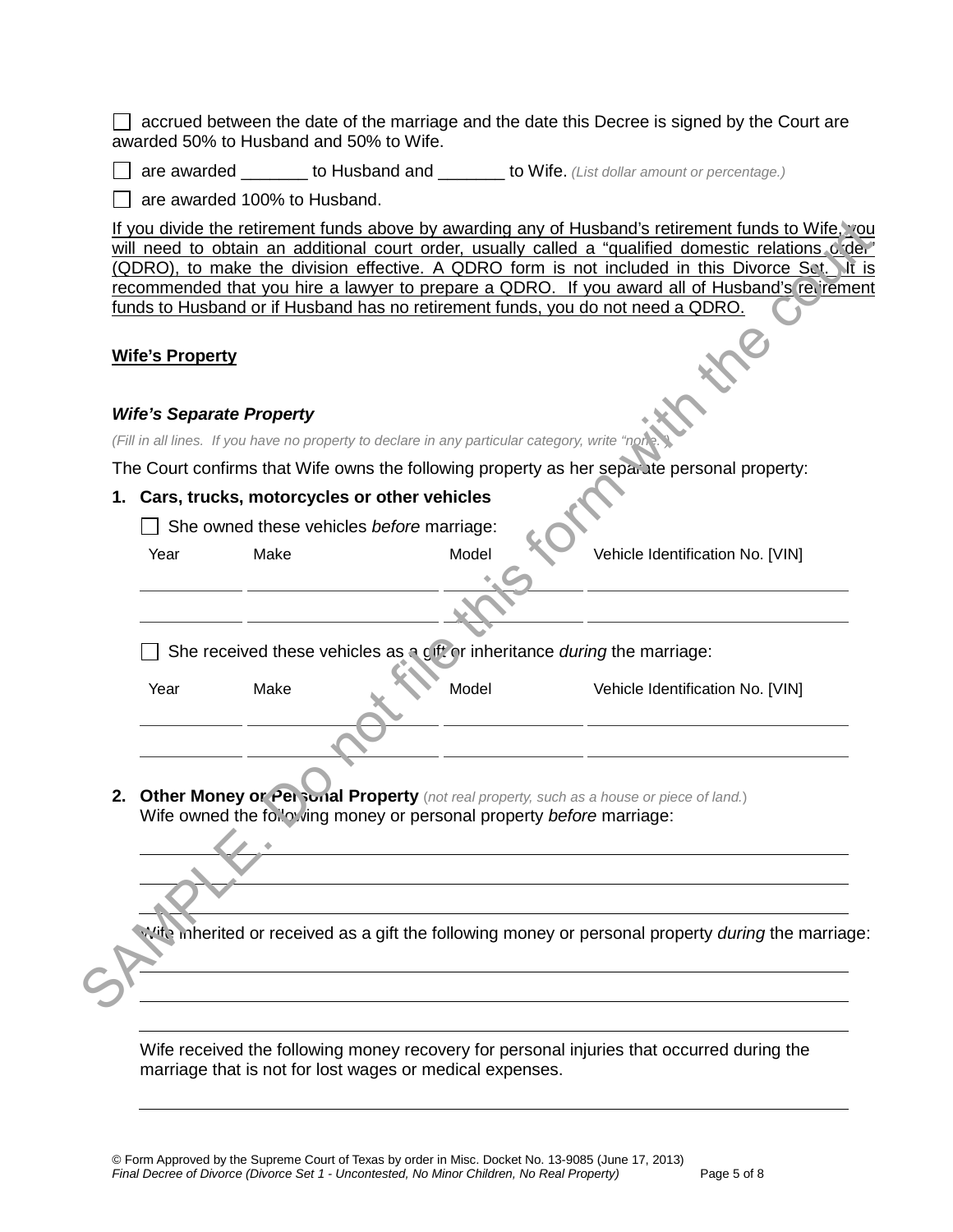### *Community Property*

The Court ORDERS that Wife gets the following property as her sole and separate property, and Husband conveys (*gives*) to Wife his interest in such property, and Husband is divested of (*loses*) all right, title, interest, and claim in and to that property.

- 1. All PERSONAL property in Wife's care, custody, or control, or in Wife's name, that this Order does not give to Husband.
- 2. All Wife's cash and money in any bank or other financial institution listed in Wife's name alone.
- 3. Any insurance policy that covers Wife's life.
- 4. Wife's cars, trucks, motorcycles or other vehicles listed below:

|    |      | below to Wife. Wife is responsible for preparing the documents.  |                                              | Husband IS ORDERED to sign any documents needed to transfer any personal property listed                      |  |
|----|------|------------------------------------------------------------------|----------------------------------------------|---------------------------------------------------------------------------------------------------------------|--|
|    |      | does not give to Husband.                                        |                                              | 1. All PERSONAL property in Wife's care, custody, or control, or in Wife's name, that this Order              |  |
|    |      |                                                                  |                                              | 2. All Wife's cash and money in any bank or other financial institution listed in V life's name alone.        |  |
| З. |      | Any insurance policy that covers Wife's life.                    |                                              |                                                                                                               |  |
| 4. |      | Wife's cars, trucks, motorcycles or other vehicles listed below: |                                              |                                                                                                               |  |
|    | Year | Make                                                             | Model                                        | Vehici: Mentification No. [VIN]                                                                               |  |
|    |      |                                                                  |                                              |                                                                                                               |  |
|    |      |                                                                  |                                              |                                                                                                               |  |
|    |      |                                                                  |                                              |                                                                                                               |  |
| 5. |      | property such as a house or land.)                               |                                              | Wife will keep the following personal property still he.d jointly: (For example, a bank account, but not real |  |
|    |      |                                                                  |                                              |                                                                                                               |  |
|    |      |                                                                  |                                              |                                                                                                               |  |
|    |      |                                                                  |                                              |                                                                                                               |  |
|    |      |                                                                  |                                              |                                                                                                               |  |
|    |      |                                                                  |                                              |                                                                                                               |  |
|    |      |                                                                  |                                              |                                                                                                               |  |
|    |      |                                                                  |                                              |                                                                                                               |  |
|    |      |                                                                  |                                              | Wife's Retirement Funds (Fet example, pension, profit-sharing, and stock option plans, 401ks, and IRAs)       |  |
|    |      | Wife does not have any retirement funds.                         |                                              |                                                                                                               |  |
|    |      | Wife has the follo vine, retirement funds:                       |                                              |                                                                                                               |  |
|    |      | <b>Identify or Describe Retirement Fund</b>                      | <b>State Current Value of</b><br><b>Fund</b> |                                                                                                               |  |
|    |      |                                                                  |                                              |                                                                                                               |  |
|    |      |                                                                  |                                              |                                                                                                               |  |
|    |      |                                                                  |                                              |                                                                                                               |  |
|    |      |                                                                  |                                              |                                                                                                               |  |
|    |      |                                                                  |                                              |                                                                                                               |  |
|    |      | If Wife has retirement funds, the funds:                         |                                              |                                                                                                               |  |
|    |      | awarded 50% to Wife and 50% to Husband.                          |                                              | accrued between the date of the marriage and the date this Decree is signed by the Court are                  |  |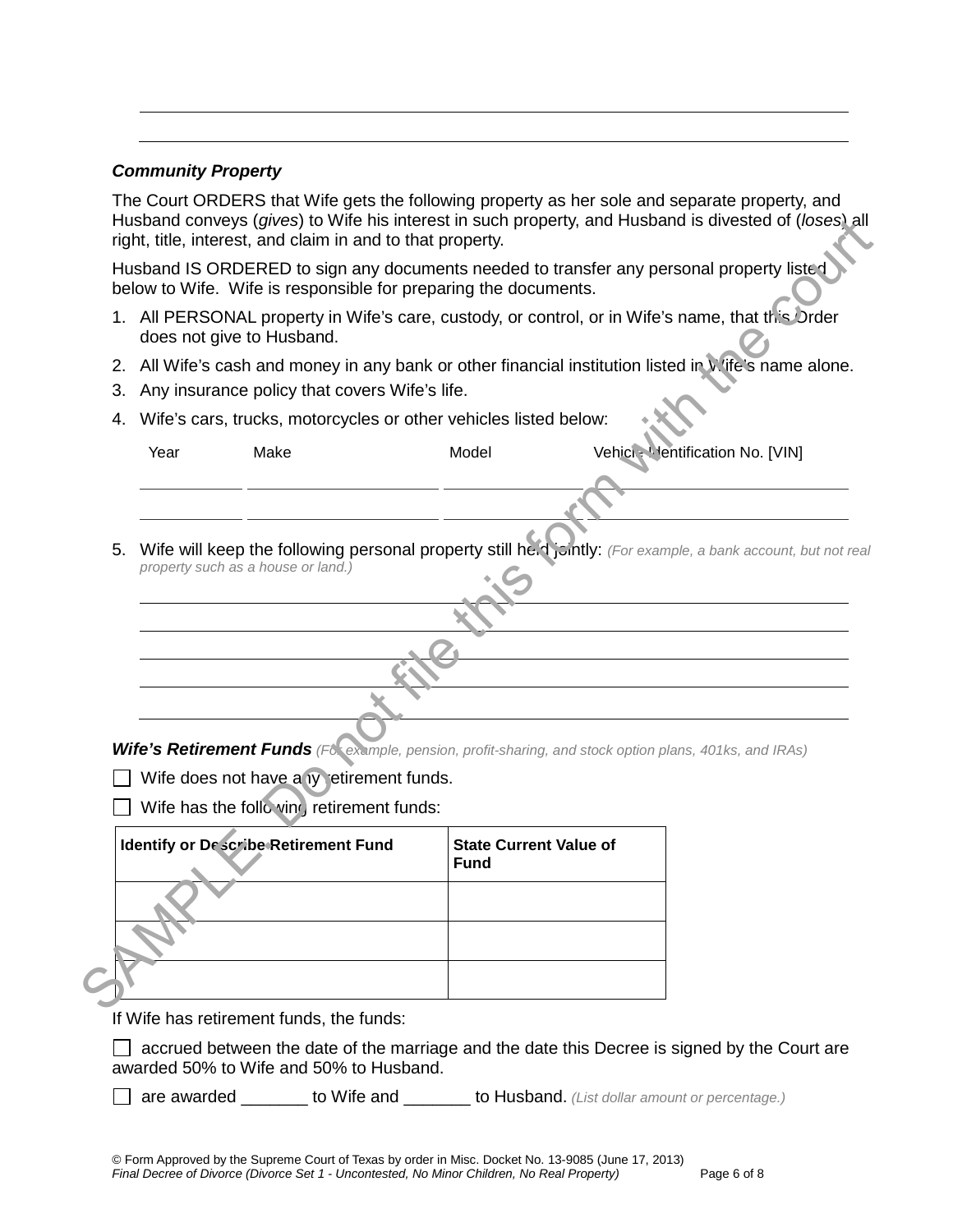$\Box$  are awarded 100% to Wife.

If you divide the retirement funds above by awarding any of Wife's retirement funds to Husband, you will need to obtain an additional court order, usually called a "qualified domestic relations order" (QDRO), to make the division effective. A QDRO form is not included in this Divorce Set. It is recommended that you hire a lawyer to prepare a QDRO. If you award all of Wife's retirement funds to Wife or if Wife has no retirement funds, you do not need a QDRO.

*Wife's Debts (If you do not want Wife to pay these debts, do NOT use this form.)*

Wife shall pay and shall indemnify and hold the husband and his property harmless for any failure to discharge the debts listed below:

1. All taxes, bills, liens, and other charges, present and future, that are in Wife's name alone or that this Order gives to Wife alone, unless this Order requires otherwise.

*Month Day Year* 

- 2. Any debt Wife incurred after separation. Date of separation \_\_\_\_\_\_\_\_\_\_\_\_\_\_\_\_\_\_
- 3. The balance due on any loan for any vehicles that this Order gives to Wife alone.
- 4. The other debts listed below, which are not in Wife's name alone (such as credit cards, student loans, medical bills, income taxes):

# **7. Muniment of Title**

This Decree shall serve as a muniment of title to transfer ownership of all property awarded to any party in this Final Decree of Divorce. (A "muniment of title" creates an official record of ownership transfer.) Solution to the contribution of the court of the court of the court of the court of the court of the court of the court of the court of the court of the court of the court of the court of the courte of the courte of the co

## **8. Name Change**

The Court changes the name of the: *(Check all boxes that apply)* 

|       | $\Box$ Husband hack to a name used before marriage, as it appears below. |      |  |
|-------|--------------------------------------------------------------------------|------|--|
|       |                                                                          |      |  |
|       | Middle                                                                   | Last |  |
|       | wite back to a name used before marriage, as it appears below.           |      |  |
|       |                                                                          |      |  |
| First | Middle                                                                   | ∟ast |  |

# **9. Court Costs**

The costs of court are to be borne by the party who incurred them to the extent the party is required to pay such costs. A party who filed an affidavit of indigency that was not successfully contested is not required to pay court costs.